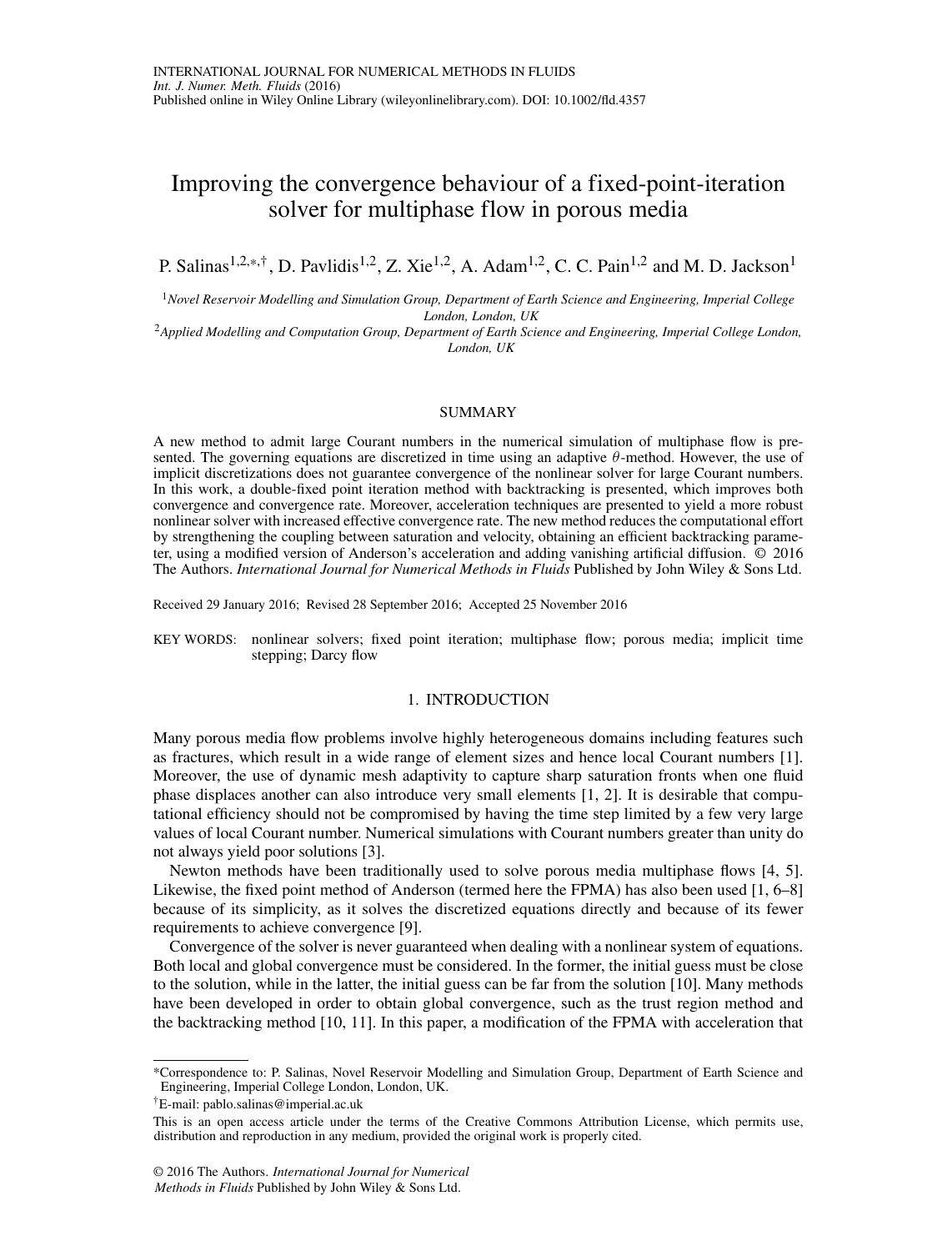# P. SALINAS *ET AL*.

allows large Courant numbers is presented. The work is motivated by the fact that the use of a simple FPMA is not enough to achieve convergence when dealing with large local Courant numbers.

The approach presented in this paper is based on four main ideas. First, a nested and cheaper FPMA is performed in order to accelerate the convergence of the nonlinear solver. Second, a more robust convergence is achieved by using backtracking techniques. Third, the convergence rate is increased using acceleration techniques based on Anderson's method [\[6\]](#page-10-5). Fourth, the convergence and convergence rate are increased through the use of artificial diffusion that vanishes when the solution has converged. These methods create a very efficient, more robust nonlinear solver that is able to solve for very large Courant numbers using few iterations.

# 2. GOVERNING EQUATIONS

The discretization used is presented in [\[1\]](#page-10-0) and in [\[8\]](#page-10-6); here, only a summary of the equations is presented. Darcy's law for multiphase flow can be written as

<span id="page-1-0"></span>
$$
\underline{\sigma}_{\alpha} \mathbf{u}_{\alpha} = -\nabla p + \mathbf{s}_{u\alpha},\tag{1}
$$

where  $\mathbf{u}_{\alpha}$  is the phase saturation-weighted Darcy velocity of phase  $\alpha$ , p is the pressure of the system and  $s_{u_\alpha}$  is a source term, which may include gravity.  $\sigma_{\alpha}$  is defined as

$$
\underline{\sigma}_{\alpha} = \mu_{\alpha} S_{\alpha} \left( \mathcal{K}_{r_{\alpha}} \mathbf{K} \right)^{-1}, \tag{2}
$$

where **K** is the permeability tensor, and  $K_{r_\alpha}$ ,  $\mu_\alpha$  and  $S_\alpha$  are the relative permeability, viscosity and saturation of phase  $\alpha$ , respectively.

The saturation equation assuming incompressible and isothermal flow can be written as

<span id="page-1-1"></span>
$$
\phi \frac{\partial S_{\alpha}}{\partial t} + \nabla \cdot (\mathbf{u}_{\alpha} S_{\alpha}) = s_{cty,\alpha}, \qquad (3)
$$

where  $\phi$  is the porosity and  $s_{cty}$  is a source term.

To close the system of equations, the saturation is constrained by

<span id="page-1-2"></span>
$$
\sum_{\alpha=1}^{n} S_{\alpha} = 1, \quad \forall n,
$$
\n(4)

where  $n$  is the number of phases.

The spatial discretization considered in this paper is based on the control volume finite element method [\[1,](#page-10-0) [8,](#page-10-6) [12–](#page-10-10)[14\]](#page-10-11) in which the velocity and pressure are discretized using finite elements, and saturation and other conserved quantities are discretized using the control volumes. However, the method reported is independent of the spatial discretization scheme. Time is discretized using an implicit  $\Theta$ -method, where  $\Theta$  smoothly varies between 0.5 (Crank–Nicholson) and 1 (implicit Euler) based on a total variation diminishing criterion (see [\[15\]](#page-10-12) for more details). This method guarantees that the time-discretization scheme is unconditionally stable for any time step, making the nonlinear solver the only limiting factor for the time step size.

# 3. A RELAXED TWO-FIXED POINT ITERATION SOLVER WITH ACCELERATION

To solve the nonlinear system of equations formed by Eqs [\(1\)](#page-1-0), [\(3\)](#page-1-1) and [\(4\)](#page-1-2), a FPMA method is considered. The usual FPMA workflow for this system consists of first estimating a pressure solution from a saturation estimation, that is, the saturation estimation is used to calculate  $\sigma$ . Next, an estimate for velocity is obtained from the pressure, and finally, the saturation is updated. The solver iterates until a certain pre-defined saturation tolerance is reached or a maximum number of iterations are performed. Here, a modified approach is considered.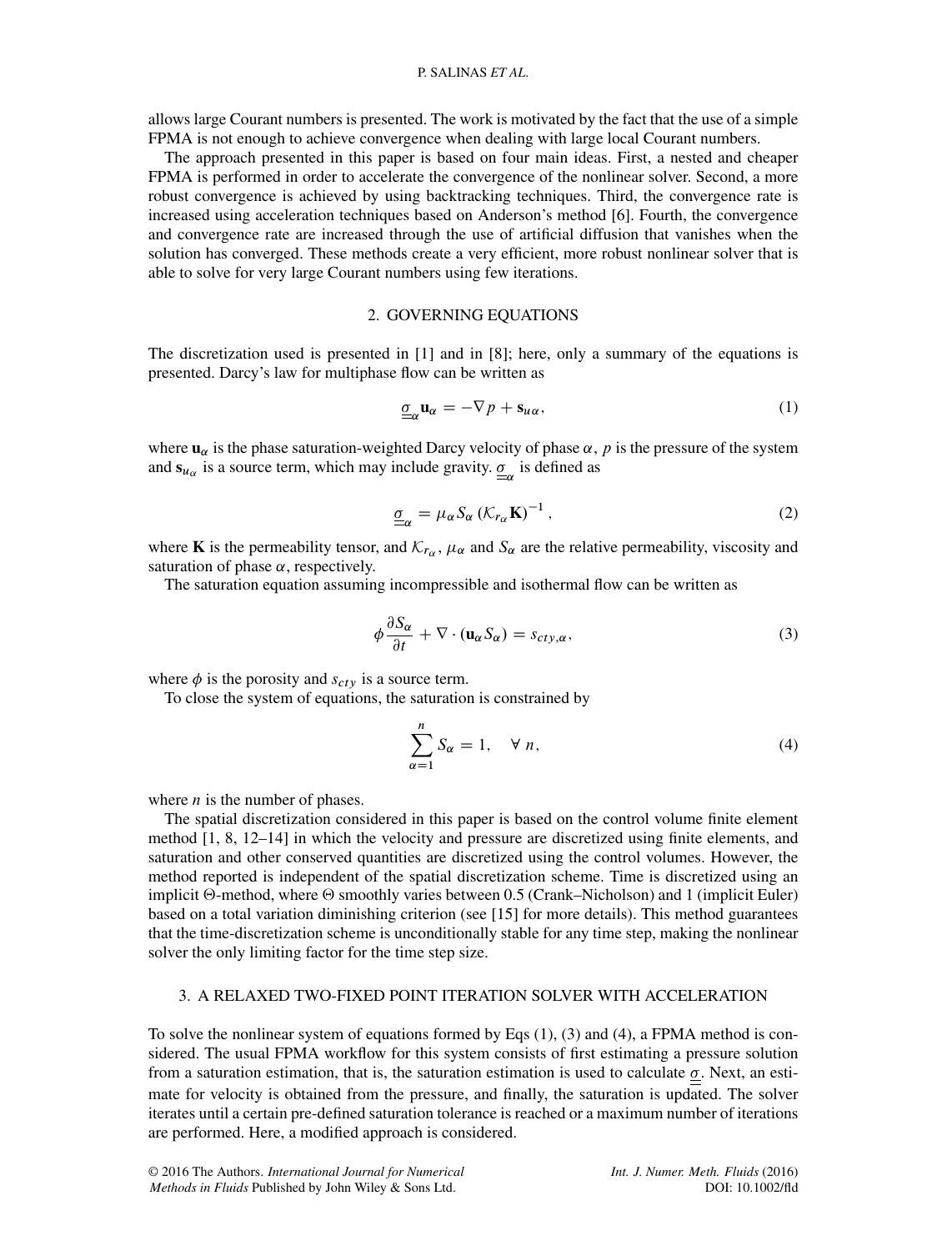According to [\[16\]](#page-10-13), the main source of nonlinearity is the saturation equation (Eq. [\(3\)](#page-1-1)) arising from the nonlinear relationships between relative permeability and saturation and (when included) capillary pressure and saturation, which result in a nonlinear relationship between fluid phase velocity and saturation. Thus, as shown in [\[5\]](#page-10-4) for Newton solvers, only an extra step is required in order to stabilize the equations and increase the resilience and convergence of the nonlinear solver. Likewise, here, an extra step is added in the FPMA procedure. In this step, after calculating the saturation field, a solution is sought in a trust region by forcing the solution to fulfil the physical restrictions of the problem. Thus, the saturation field obtained after solving Eq. [\(3\)](#page-1-1) is truncated to be within physical values. The truncation does not affect conservation of mass so long as the nonlinear solver achieves convergence, in which case no truncation is necessary because the values obtained are physically plausible.

The method outlined previously involves four modifications to the common FPMA method that can be applied independently. Each of these modifications are described in the following sections, and the overall algorithm is presented in Figure [1.](#page-2-0)



<span id="page-2-0"></span>Figure 1. Flow chart showing the steps of the algorithm. There are three main loops in total. The solid lines denote the time loop. The dotted lines denotes the fixed point iteration method, which is used to solve the nonlinear system of equations. The dashed lines denote the saturation fixed point iteration, which is used to accelerate the fixed point method of Anderson.

© 2016 The Authors. *International Journal for Numerical Methods in Fluids* Published by John Wiley & Sons Ltd.

*Int. J. Numer. Meth. Fluids* (2016) DOI: 10.1002/fld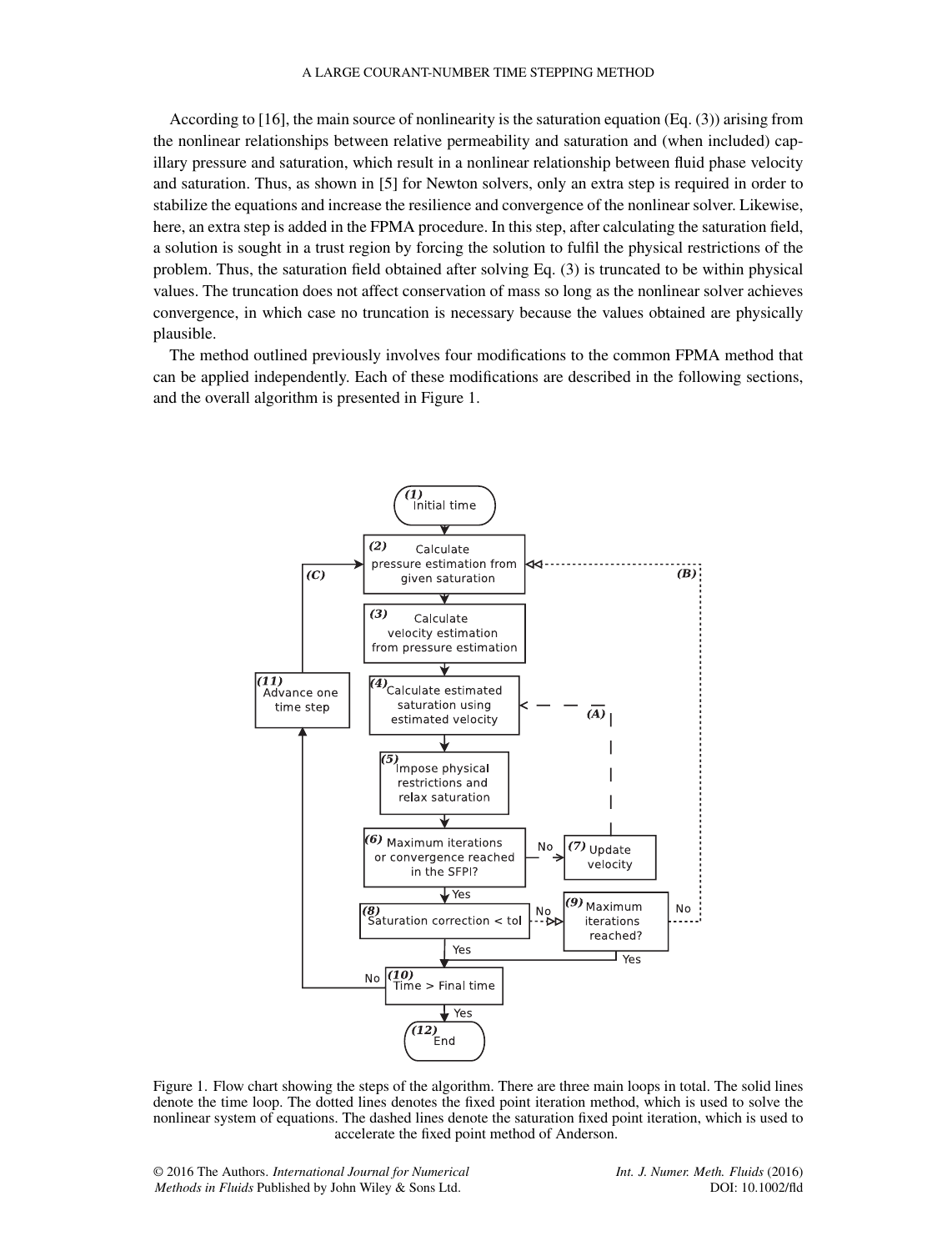# P. SALINAS *ET AL*.

#### *3.1. Saturation fixed point iteration*

In porous media flow, the pressure field change is slower than the saturation field, and this feature of the solution has been used to admit Courant numbers over unity using implicit pressure explicit saturation formulations [\[17\]](#page-10-14). Here, an equivalent approach is considered in order to accelerate the convergence. Recalculating  $\underline{\sigma}_{\alpha}$  with the new estimation of the saturation,  $S'_k$ , provides a good approximation to recalculate a new velocity estimation without recalculating the pressure field. This implies that an inner FPMA can be performed in order to increase the convergence speed of the nonlinear solver.

Figure [1](#page-2-0) shows the flow diagram of the proposed nonlinear solver. Three loops are considered. The solid line is the time loop (Figure [1](#page-2-0) line (C)). The dotted-line is the classical FPMA loop (Figure [1](#page-2-0) line (B)). The dashed-line (Figure [1](#page-2-0) line (A)) is the inner FPMA loop proposed in this subsection, whose computational cost is approximately one-third of a conventional FPMA (this cost has been obtained by profiling the code for several cases). This latter iterative process only loops over the saturation. It is denoted as the saturation fixed point iteration (SFPI).

#### *3.2. Relaxation parameter based on the history of convergence*

A relaxation parameter  $(\varphi)$  can be used to increase the convergence of a solver [\[10\]](#page-10-8); moreover, for nonlinear solvers, like in the Newton solver with relaxation, it is a common procedure to obtain global rather than local convergence [\[18\]](#page-10-15). Thus, a relaxation method is considered here to improve the convergence of the FPMA. This is implemented after obtaining the saturation field (Figure [1](#page-2-0) box (5)). The method is based on weighting the new guess of the field obtained after solving the equations with the value of the field in the previous iteration of the solver. In the case of the proposed nonlinear solver, the new guess of the saturation field is obtained using

<span id="page-3-0"></span>
$$
S'_k = \varphi S_k + (1 - \varphi) S_{k_1},\tag{5}
$$

where  $S_k$  is the value of saturation obtained at this SFPI,  $S_{k_1}$  is the saturations obtained in the previous SFPI,  $\varphi$  is the relaxation parameter and  $S'_k$  is the new estimation of the saturation.

Some authors have calculated the relaxation parameter,  $\varphi$ , in advance based on information about the flow [\[5\]](#page-10-4). Other options are based on exploring the different residuals obtained without updating the solution, to finally calculate the optimal parameter and then update the solution [\[10\]](#page-10-8). Here, a similar approach to this latter option is considered, with the difference that the solution is always updated.

At the beginning of a SFPI, the relaxation parameter is set to the value prescribed by the user. Within the SFPI,  $\varphi$  is calculated as the value that yields the best convergence ratio reducing the residual of the saturation. To this end, the last three values of the ratio of convergence of the residual are stored together with their corresponding relaxation parameter  $\varphi$ . A second-order system is created, and an optimal  $\varphi$  is calculated [\[10\]](#page-10-8). However, when no data are available or no minima can be obtained, the algorithm calculates  $\varphi$  solely based on the last value and its consequent convergence ratio.  $\varphi$  is increased if the method is converging and decreased otherwise. This guarantees that the algorithm explores the whole range of possible values for  $\varphi$ , between a maximum of 1 and a min-imum value, 0.1 is recommended in [\[10\]](#page-10-8) to find the most efficient value of  $\varphi$ . However, the most efficient value for the current iteration is not necessarily optimal for future iterations, so a new value is found for each iteration.

#### *3.3. Acceleration of the nonlinear solver*

Due to the slow convergence of the FPMA, [\[6\]](#page-10-5) proposed an acceleration method in which the new guess is relaxed using previous estimations (Figure [1](#page-2-0) box (5)). To this end, an optimal relaxation parameter is calculated for each previous estimation, which requires an optimization system to be created and solved. Here, a modified Anderson acceleration method is considered. Instead of using a different relaxation parameter for each previous estimation, the weighting of the previous estimations is solely based on the single relaxation parameter,  $\varphi$ , introduced previously, meaning it is not necessary to solve an optimization system.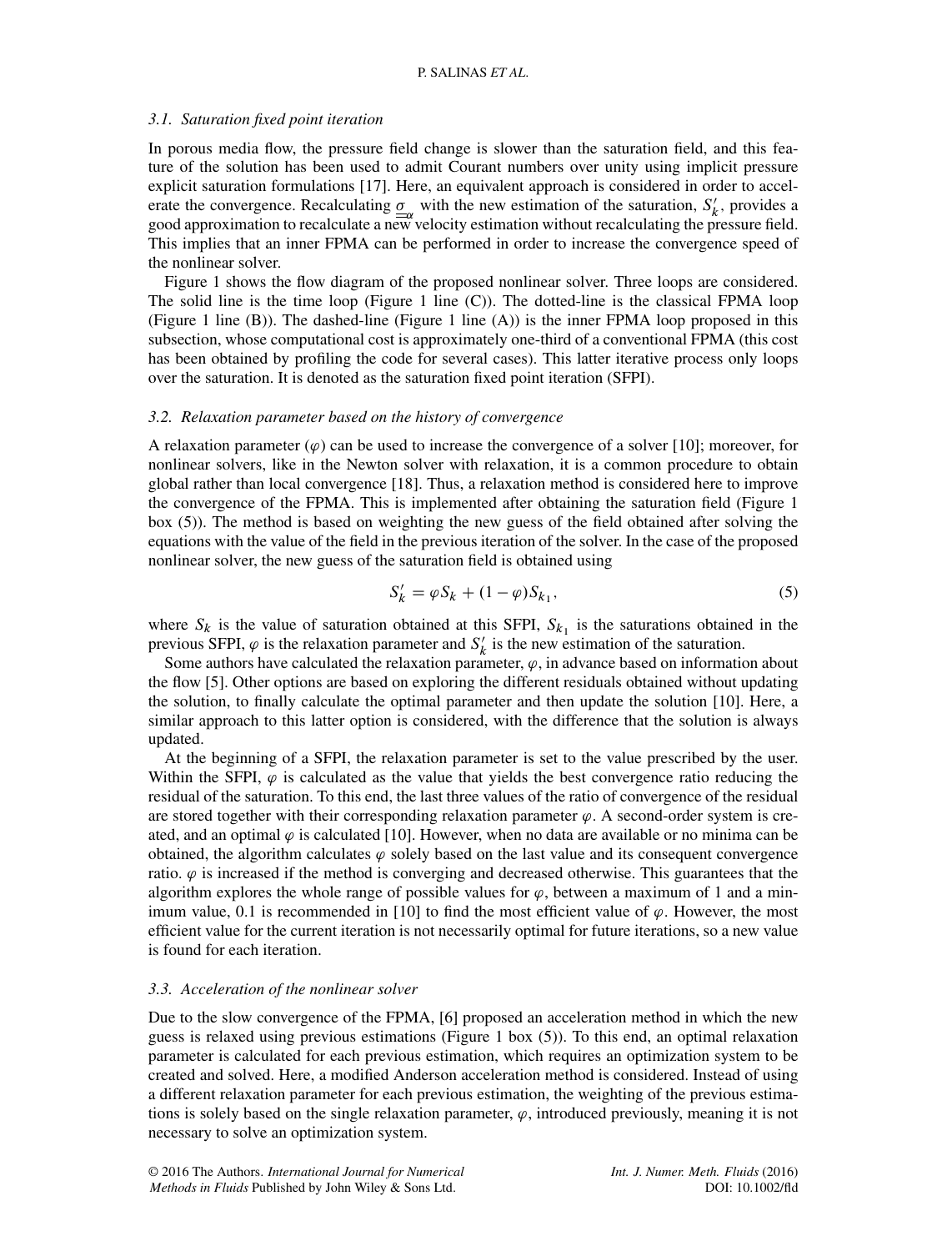After solving Eq. [\(3\)](#page-1-1), the saturation is relaxed using the last two values of saturation inside the SFPI. The new saturation is obtained using

<span id="page-4-1"></span>
$$
S'_k = \varphi S_k + (1 - \varphi) S_{k_1} + (1 - \varphi)^{(\beta + 1)} \varphi (S_{k_2} - S_{k_1}),
$$
\n(6)

where  $S_{k_2}$  is the saturation estimate obtained in the previous SFPI to  $S_{k_1}$ .  $\beta$  is the exponent that controls the relative importance of  $S_{k_1}$  and  $S_{k_2}$  depending on the relaxation parameter  $\varphi$ .

For values of  $\beta$  below 0.4, the relative importance of  $S_{k_2}$  is increased over  $S_{k_1}$  (Figure [2](#page-4-0) (a)); for values of  $\beta$  above 0.4,  $S_{k_2}$  is always below  $S_{k_1}$  (Figure [2](#page-4-0) (b)), and as the value of  $\beta$  increases, the importance of  $S_{k_2}$  decreases (Figure [2](#page-4-0) (c)). The shape of the curve formed from the weight of  $S_{k_2}$ (Figure [2\)](#page-4-0) is asymmetric, being higher for smaller values of  $\varphi$ , when convergence is slow and the system is more likely to be oscillating, than for high values of  $\varphi$  when the system is converging well and no acceleration is required. Equation [\(6\)](#page-4-1) guarantees consistency in the solution because the sum of all the contributions to the final solution is 1. Equation [\(6\)](#page-4-1) also limits the contribution of  $S_{k_2}$  in the solution, which is a desired property as acceleration techniques can lead to divergence [\[7\]](#page-10-16).

To increase robustness and avoid extra iterations, we use Eq. [\(5\)](#page-3-0) for the final saturation update to ensure that the terms  $(1 - \varphi)^{(\beta + 1)}$  and  $(S_{k_2} - S_{k_1})$  do not contribute to the calculated saturation. One extra SFPI using Eq. [\(5\)](#page-3-0) is performed.

#### *3.4. Vanishing artificial diffusion in the saturation equation*

The introduction of artificial diffusion is a well-known method to increase the stability of the numerical discretizations. However, the final solution obtained contains non-physical diffusion that modifies the results.

Here, an artificial diffusion is introduced, which depends on the difference of the saturation between two iterations of the nonlinear solver, so the artificial diffusion becomes zero when convergence is achieved (this step is performed when calculating the saturation, Figure [1](#page-2-0) box (4)). In this way, the artificial diffusion is introduced only in regions of the domain where convergence is difficult. Moreover, the amount of artificial diffusion varies depending on the difficulty of convergence in the different regions of the domain.

Equation [\(3\)](#page-1-1) is modified in order to add the artificial diffusion term

<span id="page-4-2"></span>
$$
\phi \frac{\partial S_{k\alpha}}{\partial t} + \nabla \cdot (\mathbf{u}_{\alpha} S_{k\alpha} - \kappa \nabla (S_{k\alpha} - S_{k'\alpha})) = s_{cty,\alpha},\tag{7}
$$

where  $\kappa$  is the over-relaxation term that controls the amount of artificial diffusion and k is the inner iteration number. Thus,  $S_{k'\alpha}$  is the saturation of phase  $\alpha$  obtained at the previous SFPI (or FPMA if no SFPI is performed).



<span id="page-4-0"></span>Figure 2. Weight of the different saturations,  $S_{k_i}$ , used to obtain the new  $S'_k$  depending on the relaxation parameter  $\varphi$  for different values of  $\beta$ . (a) Shows a big importance of  $S_{k_2}$ , even more important than  $S_{k_1}$ . (b)  $S_{k_2}$  is always less important than  $S_{k_1}$ . (c)  $S_{k_2}$  is barely considered. [Colour figure can be viewed at wileyonlinelibrary.com]

© 2016 The Authors. *International Journal for Numerical Methods in Fluids* Published by John Wiley & Sons Ltd.

*Int. J. Numer. Meth. Fluids* (2016) DOI: 10.1002/fld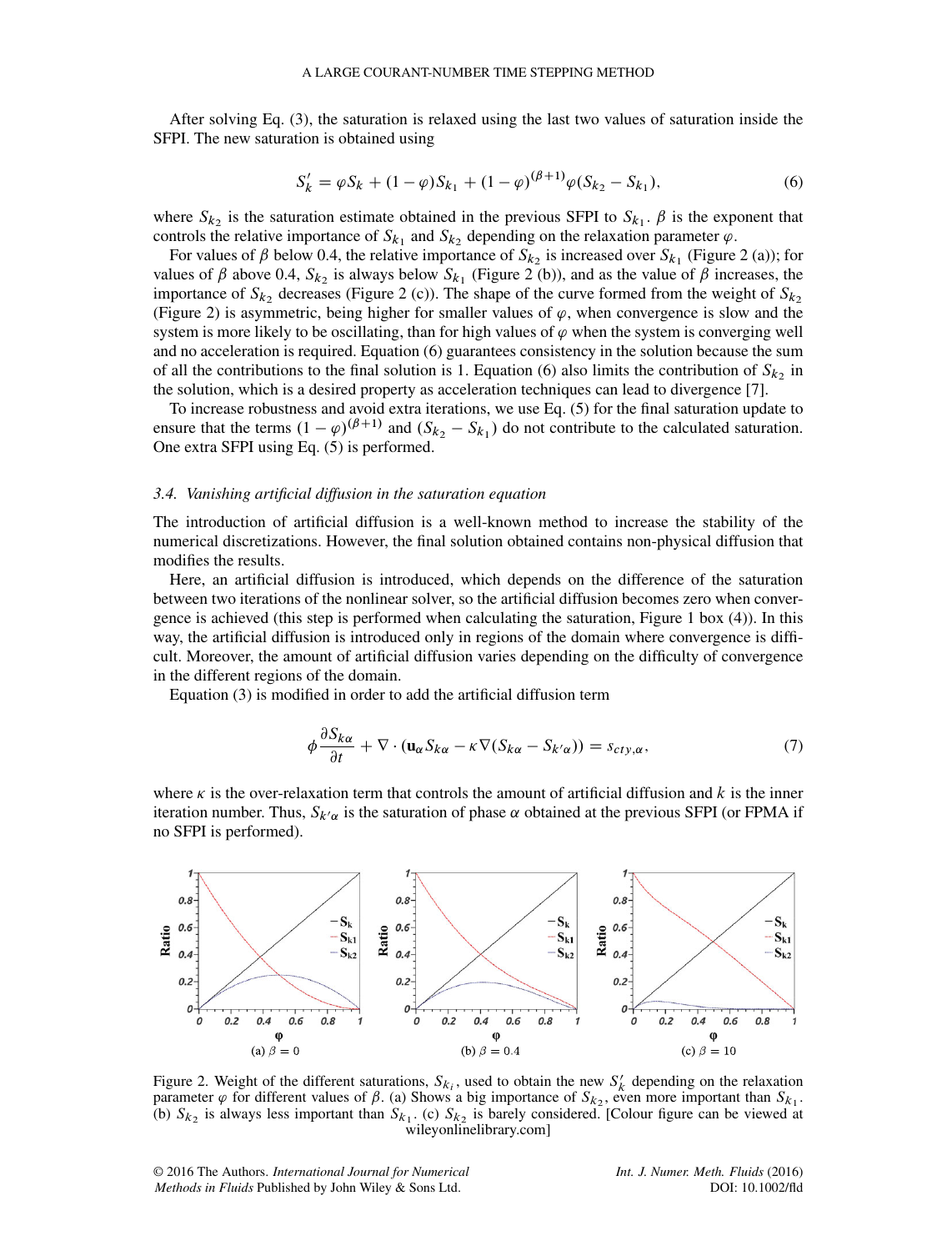Note that this method is completely independent of the nonlinear solver considered to solve the system of equations. The value of  $\kappa$  is recommended to be selected so a Peclet-like number, defined as

<span id="page-5-0"></span>
$$
P_e = \frac{|\nabla p|}{\kappa l},\tag{8}
$$

where l is the characteristic length (e.g. element length) and  $\nabla p$ , the gradient of pressure, is always > 10, that is, the artificial diffusion introduced per element is at least one order of magnitude smaller than the viscous effects (the numerator in Eq. [\(8\)](#page-5-0)). It is important not to deviate the nonlinear solver too far from the correct path to the solution, because that can lead to more iterations to achieve convergence.

# 4. RESULTS

The method presented here is tested for three different test cases numbered [4.1–](#page-7-0)[4.3.](#page-8-0) In all of them, we simulate two-phase immiscible flow in which one fluid phase displaces another fluid phase in a porous medium. To obtain the relative permeability for all the test cases, the Brooks–Corey model [\[19\]](#page-10-17) is used:

$$
k_{rw} (S_w) = \left(\frac{S_w - S_{wirr}}{1 - S_{wirr} - S_{nwr}}\right)^{n_w},\tag{9}
$$

$$
k_{rw} (S_w) = \left(\frac{S_{nw} - S_{nwr}}{1 - S_{wirr} - S_{nwr}}\right)^{n_{nw}},
$$
\n(10)

where  $S_w$  and  $S_{nw}$  are the wetting and non-wetting phase saturations,  $S_{wirr}$  and  $S_{nwr}$  are the irreducible wetting and non-wetting phase saturations, and  $n_w$  and  $n_{nw}$  are the exponents for the wetting and non-wetting phases, respectively. The exponents of the relative permeability model are  $n_w = n_{nw} = 2.$ 

Unless otherwise stated,  $\kappa = 10^{-2}$ , for all the cases, for the wetting phase and 0 for the nonwetting phase in Eq. [\(7\)](#page-4-2). All remaining parameters for the test cases are provided in Table [I.](#page-5-1)

In all test cases, the domain is initially saturated with the non-wetting phase at  $(1 - S_{wirr})$ . The wetting phase is injected through the left boundary, and flow is allowed to exit through the right boundary. The wetting phase is injected at a uniform constant velocity. On the outflow boundary, the pressure is set to 0.

Porosity and permeability are assumed homogeneous for the first and third cases [\(4.1](#page-7-0) and [4.3\)](#page-8-0). For case [4.2,](#page-7-1) the permeability is heterogeneous and isotropic; regions of constant **K** are considered. For cases [4.1](#page-7-0) and [4.2,](#page-7-1) gravity effects are not considered. For case [4.3,](#page-8-0) gravity is acting in the vertical direction with a dimensionless acceleration of 1.

In the numerical experiments, three solution approaches are compared. The first is a simple FPMA ( $\varphi = 1$ ), the second is FPMA with constant  $\varphi$  and no acceleration procedures (using the most efficient  $\varphi$ ), and the third is adaptive  $\varphi$  with SFPI (with a maximum limit of nine iterations) and using acceleration with  $\beta = 0.4$ .

For the first test case (Section [4.1\)](#page-7-0), the importance of using vanishing artificial diffusion is also tested. The total equivalent number of FPMAs is used as a comparison criterion. Regarding the

|     | $M^0$  |  |                            |     |     |                     |               | $\phi$ <b>K</b> <sub>1</sub> <b>K</b> <sub>2</sub> <i>S<sub>wirr</sub> S<sub>nwr</sub></i> $\Delta \rho$ <i>u</i> <sub>in</sub> Length #ele |      |
|-----|--------|--|----------------------------|-----|-----|---------------------|---------------|---------------------------------------------------------------------------------------------------------------------------------------------|------|
|     |        |  |                            |     |     |                     |               | 4.1 1 0.2 1.0 N/A 0.2 0.3 0 0.2 1.0 1400                                                                                                    |      |
| 4.2 | $\sim$ |  | $0.2 \quad 1.0 \quad 1000$ | 0.2 | 0.3 | $\Omega$            | $1.0^{\circ}$ | 1.0                                                                                                                                         | 8655 |
| 4.3 |        |  | $0.2$ 1.0 N/A              | 0.2 |     | $0.3$ $0.289$ $1.0$ |               | 1.0                                                                                                                                         | 9656 |

<span id="page-5-1"></span>Table I. Model set-up for the test cases [4.1](#page-7-0)[–4.3](#page-8-0)

 $M<sup>0</sup>$  is the viscosity contrasts between the phases, and  $u<sub>in</sub>$  is the inlet velocity.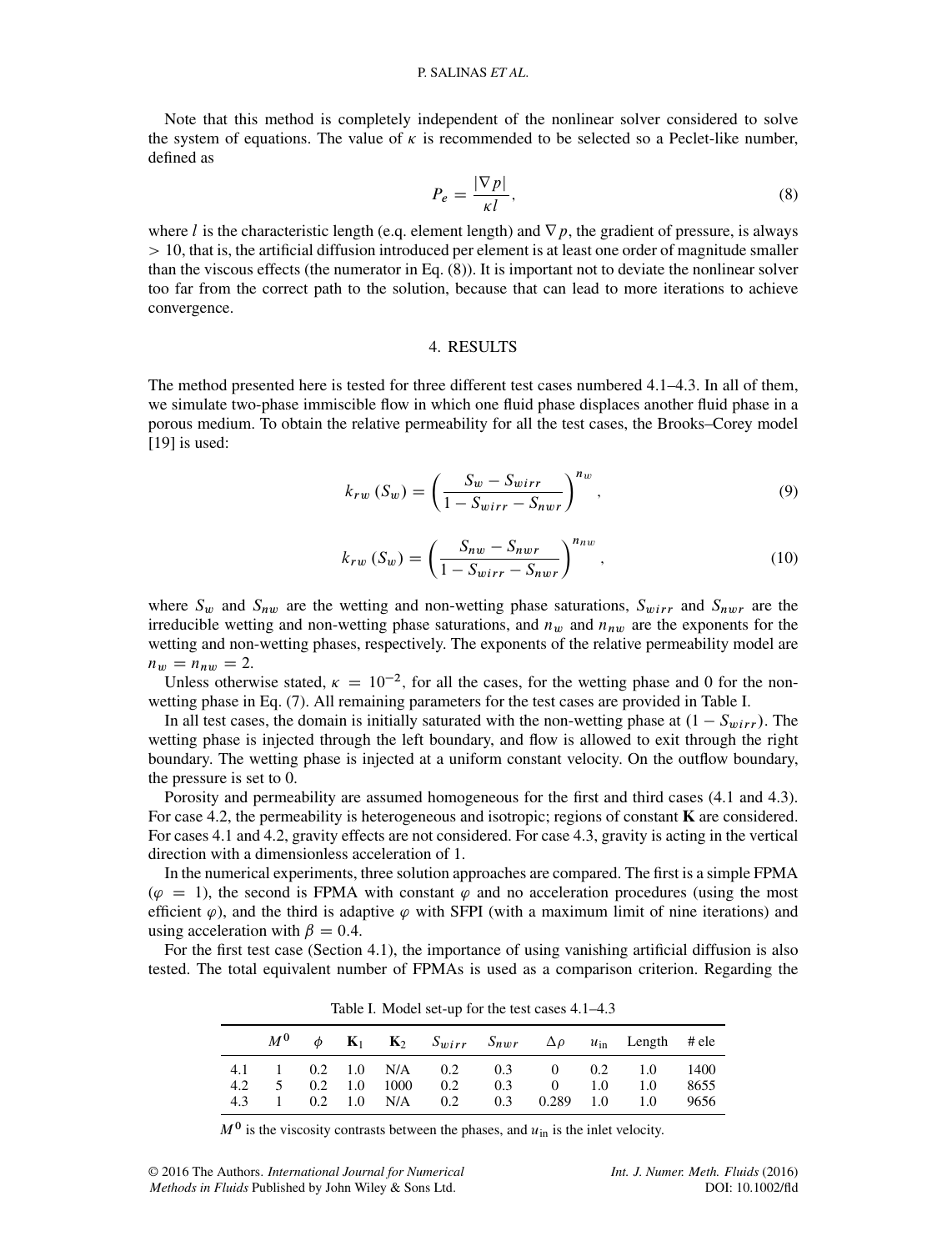#### A LARGE COURANT-NUMBER TIME STEPPING METHOD

SFPI, as shown previously, each iteration requires one-third (computational time) of an FPMA, and therefore, it is considered as one-third in the total equivalent number of FPMA.

To check the convergence of the numerical simulations, the square of the  $L_2$ -norm of the size of the correction over all the nodes is tested:

<span id="page-6-0"></span>
$$
f(S) = \sum_{i}^{N} \left( \frac{S'_{k} - S_{k_1}}{\varphi N} \right)_{i}^{2},
$$
\n(11)

where  $N$  is the total number of nodes. This criterion has been used previously for FPMA, especially for spiral-wise convergence, and it requires less computations than calculating the residual [\[20\]](#page-10-18). The solver iterates until the functional defined in Eq. [\(11\)](#page-6-0) reaches the tolerance defined by the user, as shown in Figure [1](#page-2-0) or the maximum number of FPMA is reached. The stopping criterion for the SPFI is the same as for the FPMA in terms of tolerance; however, the number of iterations is restricted as it may not be converging to the real solution, because the pressure is not updated. The FPMA (and SFPI) convergence criterion is to achieve an  $f(S) = 10^{-9}$  for all the cases. To allow comparison of this convergence criterion with others based on using the residual, we find that achieving an  $f(S) = 10^{-9}$  for the case [4.1](#page-7-0) is equivalent to achieving an absolute residual of about  $10^{-8}$ , measured using a normalized  $L_2$ -norm.



Figure 3. Saturation profile at the same point in time using different Courant numbers.

<span id="page-6-2"></span><span id="page-6-1"></span>Table II.  $L_1$  and  $L_2$  errors using different Courant numbers.

| Courant number            | 0.5 | 5.0 | 50                                                                                                                                                                               | 250 |
|---------------------------|-----|-----|----------------------------------------------------------------------------------------------------------------------------------------------------------------------------------|-----|
| $\perp$<br>L <sub>2</sub> |     |     | $2.6 \times 10^{-3}$ $5.63 \times 10^{-3}$ $2.44 \times 10^{-2}$ $7.86 \times 10^{-2}$<br>$1.6 \times 10^{-4}$ $2.32 \times 10^{-3}$ $2.96 \times 10^{-3}$ $5.62 \times 10^{-3}$ |     |

Table III. Average number of equivalent fixed point method of Anderson iterations per time step for different approaches and Courant numbers.

<span id="page-6-3"></span>

|                                                                                       | $\varphi = 1$ |       | $\varphi$ Fixed |      | $\varphi$ Adaptive accel. |                 |
|---------------------------------------------------------------------------------------|---------------|-------|-----------------|------|---------------------------|-----------------|
| Courant number $\kappa = 0$ $\kappa \neq 0$ $\kappa = 0$ $\kappa \neq 0$ $\kappa = 0$ |               |       |                 |      |                           | $\kappa \neq 0$ |
| 0.5                                                                                   | 2.0           | 2.0   | 2.0             | 2.0  | 2.0                       | 2.0             |
| 5.0                                                                                   | N/A           | > 500 | 15.3            | 9.0  | 10.0                      | 4.7             |
| 50                                                                                    | N/A           | N/A   | 145.8           | 40.0 | 47.4                      | 13.0            |
| 250                                                                                   | N/A           | N/A   | > 500           | 59.5 | 289.0                     | 29.0            |

© 2016 The Authors. *International Journal for Numerical Methods in Fluids* Published by John Wiley & Sons Ltd.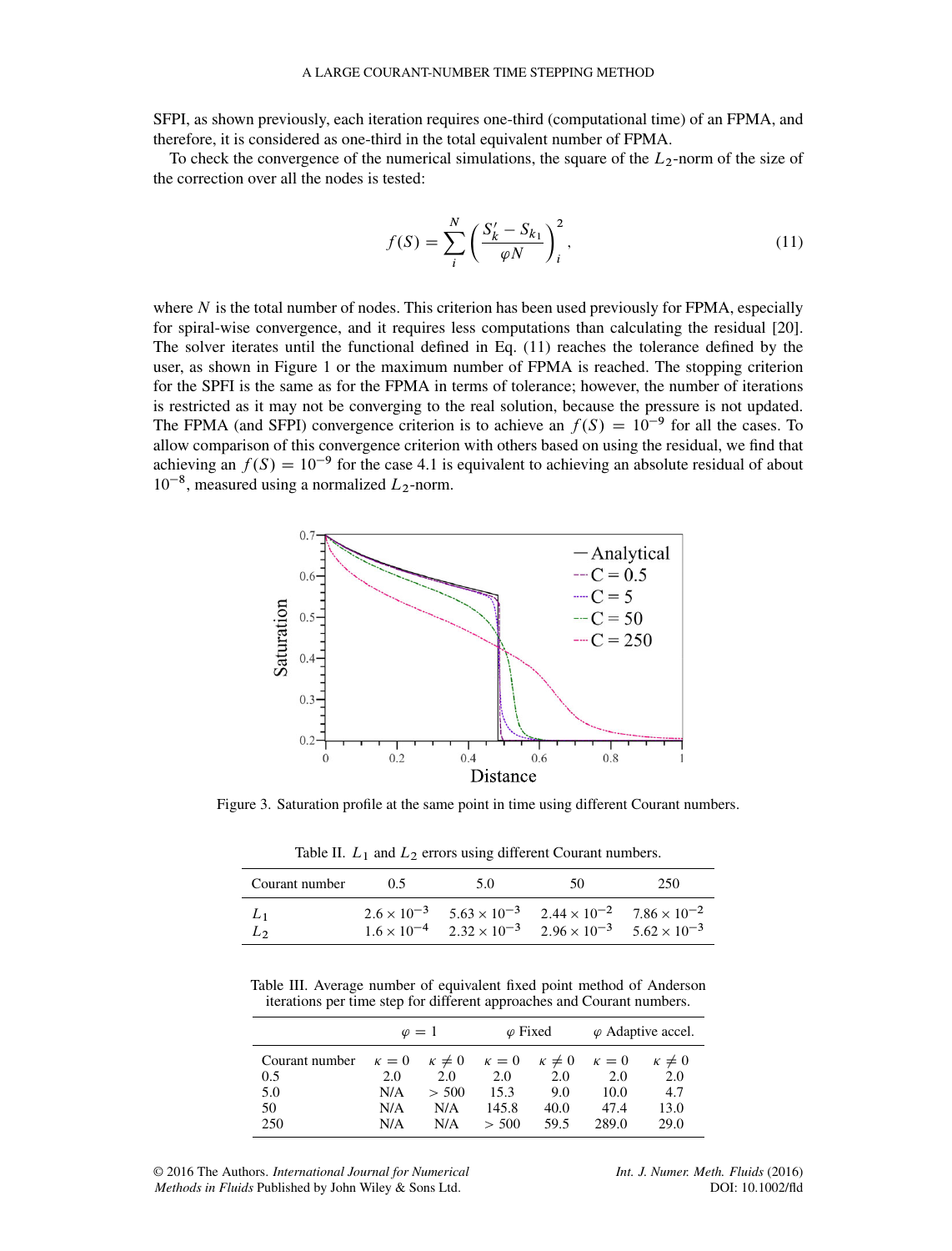# <span id="page-7-0"></span>*4.1. 1D immiscible displacement*

In this test case, a non-wetting phase is displaced by a wetting phase generating a shock front that is moved through the domain. Pseudo 1D simulations are performed with four different Courant numbers to evaluate the performance of the method presented here. Figure [3](#page-6-1) shows the 1D solutions compared with the semi-analytical solution (see [\[21\]](#page-10-19) and Table [II,](#page-6-2) the corresponding errors normalized by the number of nodes). As expected, as the Courant number is increased, the solution is more diffusive. Nonetheless, the behaviour of the system is well represented, and mass is conserved.

Table [III](#page-6-3) shows that the inclusion of artificial diffusion of Eq. [\(7\)](#page-4-2) proves to be very useful in order to reduce the number of FPMAs required to obtain convergence; however, backtracking techniques are necessary to obtain results with Courant numbers above 1. The dynamic calculation of  $\varphi$  together with the acceleration methods presented here improve the convergence of the FPMA solver, especially for large Courant numbers. Figure [4](#page-7-2) shows the time series of number of equivalent FPMAs for three cases with a Courant number of 50. It can be seen that the use of over-relaxation stabilizes the solver and that the solution obtained using the method presented here is the most stable and converges faster.

## <span id="page-7-1"></span>*4.2. 2D model of fractured rock domain*

Here, a fracture model is considered. The fractures have very high permeability (1000 times higher than the surrounding matrix) and very high aspect ratio (width 1000 times smaller than the size of the model domain).

This model is designed to demonstrate that highly anisotropic meshes and large variations in material properties can be handled by the presented methodology. The mesh and the permeability map are shown in Figure [5\(](#page-8-1)a). Three different experiments are compared. Table [IV](#page-8-2) shows the FPMA necessary to convergence for different Courant numbers. Likewise, Figure [5\(](#page-8-1)b–d) shows snapshots of the injected phase saturation at the same time for solutions obtained using the Courant numbers specified in Table [IV.](#page-8-2) The behaviour of the model is consistent between different Courant numbers, introducing the injected phase preferentially through the highly permeable fractures, inside which the flow is effectively like in test case [4.1.](#page-7-0)

Compared with the previous model, here, the presented method proves to be much more useful as it is able to deal with Courant numbers up to 8600, while without this method, the solver cannot converge for Courant numbers above 5, which is very restrictive considering the very small elements  $(10<sup>4</sup>$  times smaller than the biggest element) appearing in the mesh.



<span id="page-7-2"></span>Figure 4. Number of equivalent fixed point methods of Anderson necessary to converge for three different configurations with a Courant number of 50. [Colour figure can be viewed at wileyonlinelibrary.com]

© 2016 The Authors. *International Journal for Numerical Methods in Fluids* Published by John Wiley & Sons Ltd.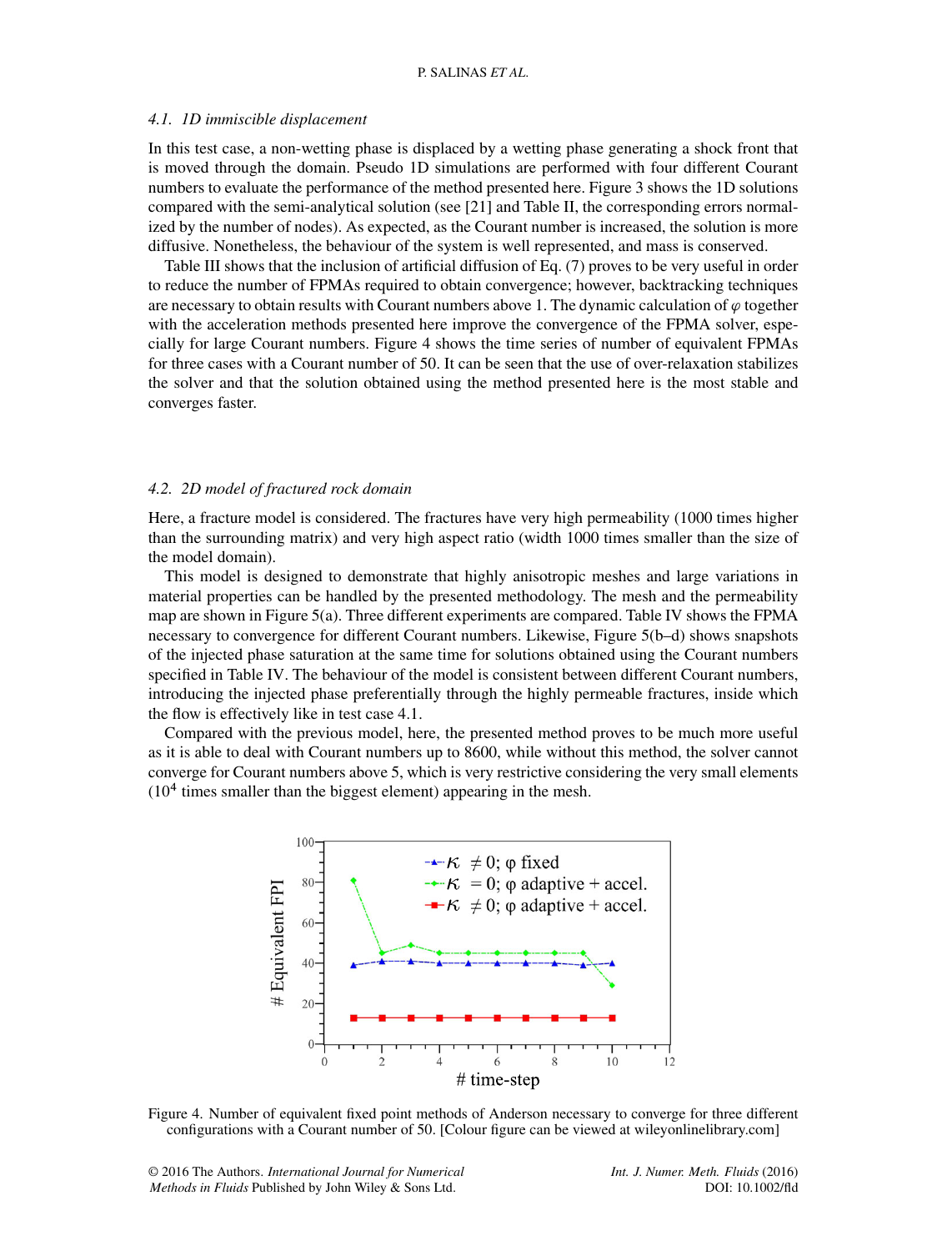

<span id="page-8-1"></span>Figure 5. 2D model of fractures, from [\[22\]](#page-10-20). (a) Shows the permeability map plus the mesh used, composed of 8655 elements; (b), (c) and (d) show the injected phase saturation at the same time using different Courant numbers during injection into the left-hand face (following the same ordering used in Table [V\)](#page-9-0). [Colour figure can be viewed at wileyonlinelibrary.com]

| approaches and Courant numbers. |     |     |                                                                        |  |  |
|---------------------------------|-----|-----|------------------------------------------------------------------------|--|--|
|                                 |     |     | Courant number $\varphi = 1$ $\varphi$ Fixed $\varphi$ Adaptive accel. |  |  |
|                                 | 2.0 | 2.0 | 2.0                                                                    |  |  |
| 215                             | N/A | N/A | 3.33                                                                   |  |  |
| 8600                            | N/A | N/A | 75                                                                     |  |  |

<span id="page-8-2"></span>Table IV. Average number of equivalent fixed point method of Anderson iterations per time step for different approaches and  $C_{\alpha}$ 

# <span id="page-8-0"></span>*4.3. 3D model with gravity*

In this section, a 3D displacement with gravity is considered. The inclusion of gravity is important as it adds another source of nonlinearity in the equations [\[5\]](#page-10-4).

Figure [6](#page-9-1) shows a snapshot of the injected phase saturation obtained using the methodology presented here and four different Courant numbers (0.5 (a), 5 (b), 50 (c) and 200 (d)). As expected, the behaviour is consistent, showing higher diffusion as the Courant number is increased but the same overall flow behaviour. In this case, the diffusion appears as a thicker 'tongue' of the injected phase. In Figure  $6(b)$ , the front is thicker, and the tip is retarded compared with (a); in Figure  $6(c)$  and (d), the diffusion has expanded the front spanning the whole domain.

Table [V](#page-9-0) shows that despite it being a 3D model including gravity, the presented method can achieve convergence in just 19 FPMA equivalent iterations for the case with the highest Courant number.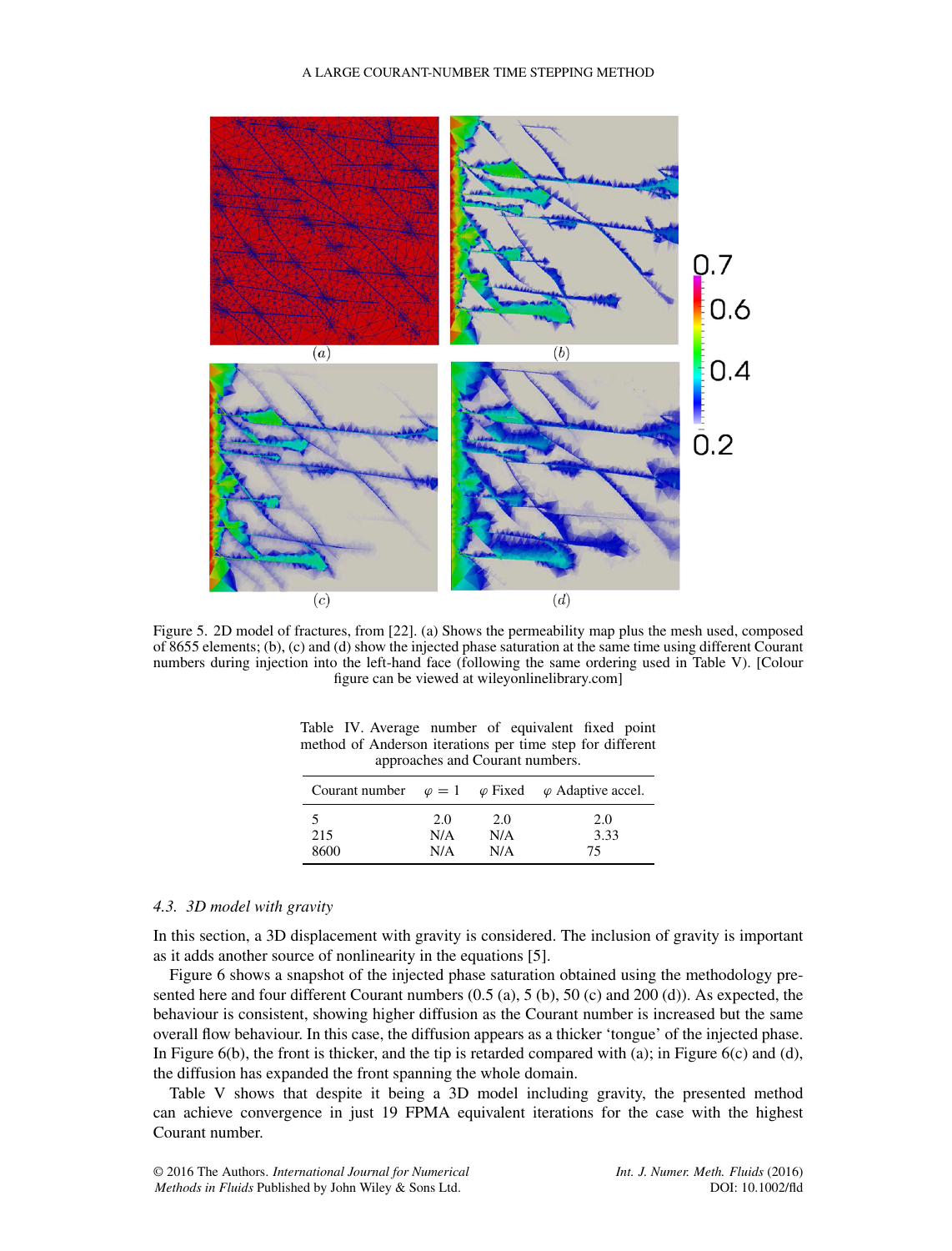P. SALINAS *ET AL*.



<span id="page-9-1"></span>Figure 6. Saturation profile of the experiment shown in Table [V](#page-9-0) at the same time using Courant numbers of  $0.5$  (a),  $5$  (b),  $50$  (c) and  $200$  (d). [Colour figure can be viewed at wileyonlinelibrary.com]

<span id="page-9-0"></span>Table V. Average number of equivalent fixed point method of Anderson iterations per time step for different approaches and Courant numbers.

|     |     |      | Courant number $\varphi = 1$ $\varphi$ Fixed $\varphi$ Adaptive accel. |
|-----|-----|------|------------------------------------------------------------------------|
| 0.5 | 2.0 | 2.0  | 2.0                                                                    |
| 5.0 | 2.0 | 2.0  | 2.0                                                                    |
| 50  | N/A | 20.5 | 12.0                                                                   |
| 200 | N/A | 31.5 | 19.0                                                                   |

# 5. CONCLUSIONS

An efficient and robust nonlinear solver with acceleration is presented. First, computational cost is reduced by adding a nested FPMA with a lower computational cost (approximately one-third of the conventional FPMA). Second, the convergence is improved by relaxing the saturation field after it is calculated, with the relaxation parameter calculated based only on the history of convergence. Third, the convergence rate is improved using a modification of Anderson's acceleration. Fourth, vanishing artificial diffusion is introduced in order to both aid the convergence and the convergence rate of the nonlinear solver. The method proposed is simple to implement and has been tested against different numerical simulations using a wide range of Courant numbers (up to 8600), showing it can achieve convergence rapid and robustly with respect to large Courant numbers.

# ACKNOWLEDGEMENTS

Funding for Dr P. Salinas from ExxonMobil is gratefully acknowledged. Dr D. Pavlidis would like to acknowledge the support from the following research grants: Innovate UK Octopus, EPSRC Reactor Core-Structure Re-location Modelling for Severe Nuclear Accidents and Horizon 2020